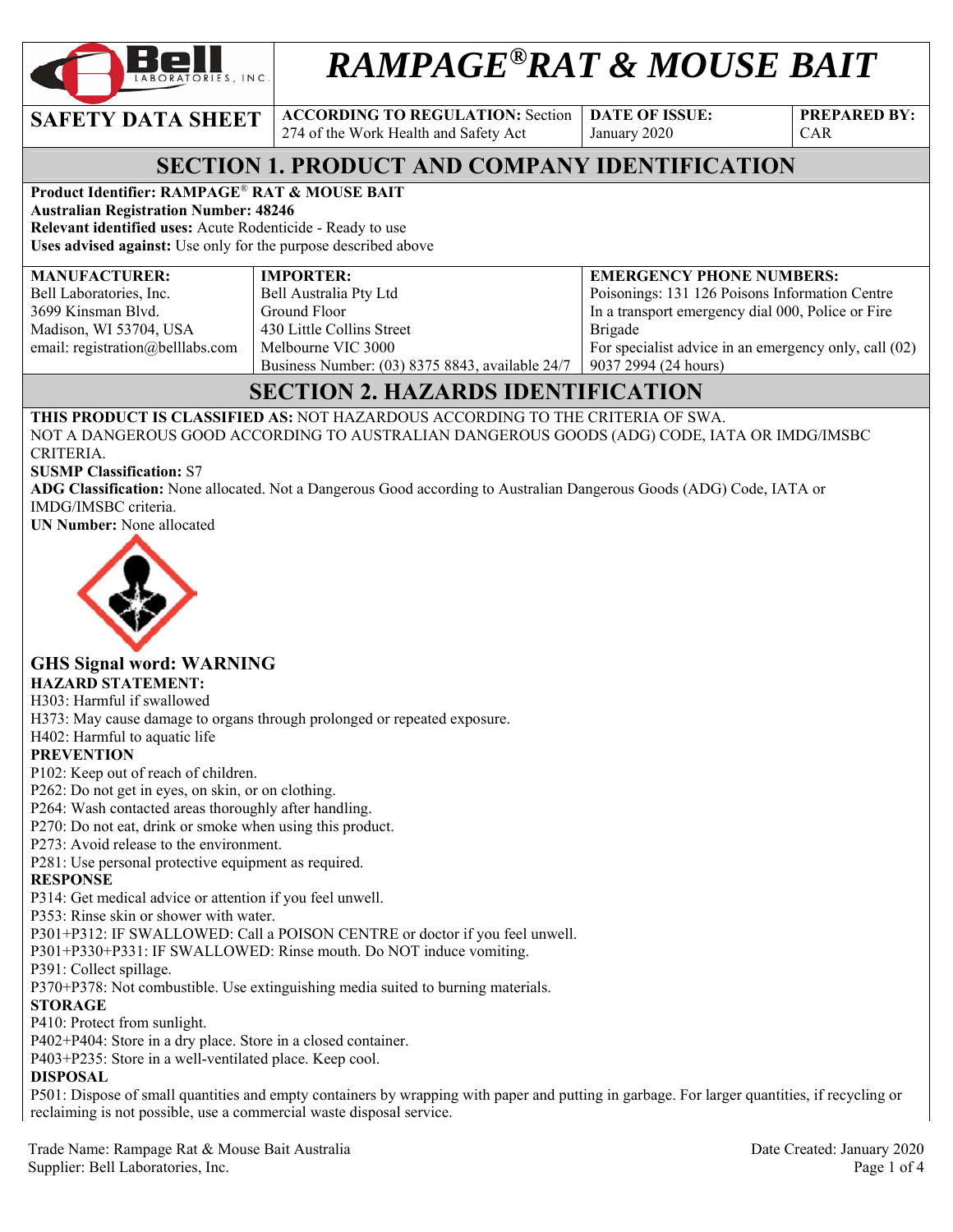## **SECTION 3. COMPOSITION/INFORMATION ON INGREDIENTS**

| Component                                                                             | CAS No.     | % By weight |
|---------------------------------------------------------------------------------------|-------------|-------------|
| Cholecalciferol [9,10-secocholesta- 5,7,10(19)-trien-3-ol]                            | $67-97-0$   | 0.075%      |
| <b>Inert and Non-Hazardous Ingredients</b><br>(Unlisted components are non-hazardous) | Proprietary | $99.925\%$  |

## **SECTION 4. FIRST AID MEASURES**

#### **Description of first aid measures**

Poisons Information Centre (for exposure or poisoning) contact a doctor or phone Australia 13 1126, available 24/7.

**Ingestion:** Call physician or emergency number immediately. Have this SDS with you when you call. Have person sip a glass of water if able to swallow. Do not induce vomiting unless instructed by physician.

**Inhalation:** Not applicable**.** 

**Eye contact:** Hold eye open and rinse slowly with water for 15 – 20 minutes. Remove contact lenses, if present, after the first 5 minutes, then continue rinsing eye. If irritation develops, obtain medical assistance.

Skin contact: Take off contaminated clothing. Rinse skin immediately with plenty of water for 15 - 20 minutes. If irritation develops, obtain medical assistance.

#### **Most important symptoms and effects, both acute and delayed**

Ingestion of excessive quantities may cause hypercalcemia, anorexia, nausea, vomiting, loss of appetite, extreme thirst, lethargy, diarrhea, profuse sweating, headache.

**Advice to physician:** There is no specific antidote. If serum calcium levels are elevated, treatment with calcitonin is effective in reducing calcium to normal levels. Continue monitoring serum calcium and treat as necessary for hypercalcemia. (Reference: AMA Drug Evaluations, Third Edition (1977) Chapter 16, pp. 248-251)

**Advice to Veterinarian:** For animals ingesting bait and/or showing poisoning signs, induce vomiting by using hydrogen peroxide or administration of activated charcoal with a cathartic. If clinical signs develop, treatment consisting of saline diuresis combined with the use of furosemide, corticosteroids, and phosphate binders are recommended. Calcitonin or pamidronate may be needed for animals that remain hypercalcemic despite symptomatic treatment.

## **SECTION 5. FIRE-FIGHTING MEASURES**

**Extinguishing media**

Suitable Extinguishing Media: water, foam or inert gas.

Unsuitable Extinguishing Media: None known.

**Special hazards arising from the mixture:** High temperature decomposition or burning in air can result in the formation of toxic gases, which may include oxides of carbon.

**Advice for firefighters:** Wear protective clothing and self-contained breathing apparatus.

### **SECTION 6. ACCIDENTAL RELEASE MEASURES**

**Personal precautions, protective equipment and emergency procedures**: Gloves should be worn when handling the bait. Collect spillage without creating dust.

**Environmental precautions:** Do not allow bait to enter drains or water courses. Where there is contamination of streams, rivers or lakes contact the appropriate environment agency.

**Methods and materials for containment and cleaning up**

**For Containment:** Sweep up spilled material immediately. Place in properly labeled container for disposal or re-use.

**For Cleaning Up:** Wash contaminated surfaces with detergent. Dispose of all wastes in accordance with all local, regional and national regulations.

**Reference to other sections:** Refer to Sections 7, 8 & 13 for further details of personal precautions, personal protective equipment and disposal considerations.

## **SECTION 7. HANDLING AND STORAGE**

**Precautions for safe handling**: Do not handle the product near food, animal foodstuffs or drinking water. Keep out of reach of children. Do not use near heat sources, open flame, or hot surfaces. As soon as possible, wash hands thoroughly after applying bait and before eating, drinking, chewing gum, using tobacco, or using the toilet.

**Conditions for safe storage, including any incompatibilities:** This product is a Scheduled Poison. Observe all relevant regulations regarding sale, transport and storage of this schedule of poison. Protect this product from light. Store in the closed original container in a dry, cool, wellventilated area out of direct sunlight. Make sure that the product does not come into contact with substances listed under "Incompatibilities" in Section 10. Check packaging - there may be further storage instructions on the label.

Trade Name: Rampage Rat & Mouse Bait Australia and the Created: January 2020 Supplier: Bell Laboratories, Inc. 2004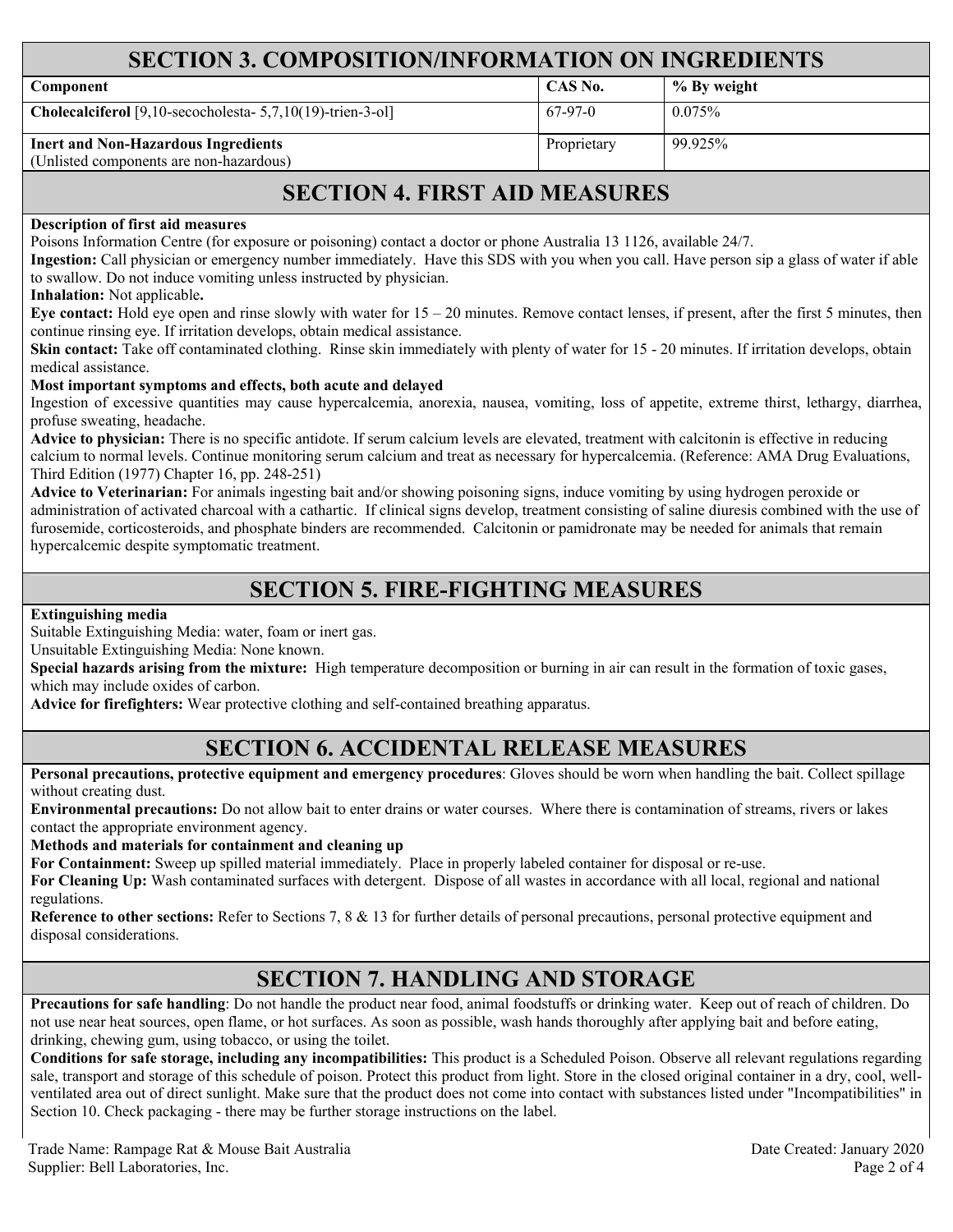# **SECTION 8. EXPOSURE CONTROLS/PERSONAL PROTECTION**

| Established Limits |                 |                 |                     |
|--------------------|-----------------|-----------------|---------------------|
| Component          | OSHA            | ACGIH           | <b>Other Limits</b> |
| $C$ holecalciferol | Not Established | Not Established | Not Established     |

The following Australian Standards will provide general advice regarding safety clothing and equipment:

Respiratory equipment: **AS/NZS 1715**, Protective Gloves: **AS 2161**, Occupational Protective Clothing: AS/NZS 4501 set 2008, Industrial Eye Protection: **AS1336** and **AS/NZS 1337**, Occupational Protective Footwear: **AS/NZS2210**No special equipment is usually needed when occasionally handling small quantities. The following instructions are for bulk handling or where regular exposure in an occupational setting occurs without proper containment systems.

**Ventilation:** No special ventilation requirements are normally necessary for this product. However make sure that the work environment remains clean and that dusts are minimised.

**Eye Protection:** Eye protection such as protective glasses or goggles is recommended when this product is being used.

**Skin Protection:** The information at hand indicates that this product is not harmful and that normally no special skin protection is necessary. However, we suggest that you routinely avoid contact with all chemical products and that you wear suitable gloves when skin contact is likely. **Protective Material Types:** We suggest that protective clothing be made from the following materials: rubber.

**Respirator:** If there is a significant chance that dusts are likely to build up in the area where this product is being used, we recommend that you use a suitable dust mask.

## **SECTION 9. PHYSICAL AND CHEMICAL PROPERTIES**

**Information on basic physical and chemical properties** 

**Established Limits** 

| Appearance/Color:                                    | Blue-grey-beige-brown granular pellet                                                                                                                                                                                                                                                                                         |
|------------------------------------------------------|-------------------------------------------------------------------------------------------------------------------------------------------------------------------------------------------------------------------------------------------------------------------------------------------------------------------------------|
| Odor:                                                | Sweet grain-like                                                                                                                                                                                                                                                                                                              |
| <b>Odor Threshold:</b>                               | No data                                                                                                                                                                                                                                                                                                                       |
| pH:                                                  | No data                                                                                                                                                                                                                                                                                                                       |
| <b>Melting point:</b>                                | No data                                                                                                                                                                                                                                                                                                                       |
| <b>Boiling point:</b>                                | No data                                                                                                                                                                                                                                                                                                                       |
| <b>Flash point:</b>                                  | No data                                                                                                                                                                                                                                                                                                                       |
| <b>Evaporation rate:</b>                             | No data                                                                                                                                                                                                                                                                                                                       |
| <b>Flammability:</b>                                 | No data                                                                                                                                                                                                                                                                                                                       |
| <b>Upper/lower flammability or explosive limits:</b> | No data                                                                                                                                                                                                                                                                                                                       |
| <b>Vapor Pressure:</b>                               | No data                                                                                                                                                                                                                                                                                                                       |
| <b>Vapor Density:</b>                                | No data                                                                                                                                                                                                                                                                                                                       |
| <b>Relative Density:</b>                             | 1.28 g/mL @ $20^{\circ}$ C                                                                                                                                                                                                                                                                                                    |
| <b>Solubility (water):</b>                           | No data                                                                                                                                                                                                                                                                                                                       |
| <b>Solubility (solvents):</b>                        | No data                                                                                                                                                                                                                                                                                                                       |
| <b>Partition coefficient: n-octanol/water:</b>       | No data                                                                                                                                                                                                                                                                                                                       |
| <b>Auto-ignition temperature:</b>                    | No data                                                                                                                                                                                                                                                                                                                       |
| Decomposition temperature:                           | No data                                                                                                                                                                                                                                                                                                                       |
| Viscosity:                                           | No data                                                                                                                                                                                                                                                                                                                       |
|                                                      | $\alpha$ of $\alpha$ $\alpha$ and $\alpha$ and $\alpha$ integrated the $\alpha$ and $\alpha$ and $\alpha$ and $\alpha$ and $\alpha$ and $\alpha$ and $\alpha$ and $\alpha$ and $\alpha$ and $\alpha$ and $\alpha$ and $\alpha$ and $\alpha$ and $\alpha$ and $\alpha$ and $\alpha$ and $\alpha$ and $\alpha$ and $\alpha$ and |

# **SECTION 10. STABILITY AND REACTIVITY**

**Reactivity:** Stable when stored in original container in a cool, dry location.

**Chemical stability:** Stable when stored in original container in a cool, dry location.

**Possibility of hazardous reactions:** Refer to Hazardous decomposition products

**Conditions to avoid:** Avoid extreme temperatures (below 0°C or above 40°C).

**Incompatible materials**: Avoid strongly alkaline materials.

**Hazardous decomposition products:** High temperature decomposition or burning in air can result in the formation of toxic gases, which may include oxides of carbon.

# **SECTION 11. TOXICOLOGICAL INFORMATION**

**Information on toxicological effects** 

**Acute Toxicity** 

LD50, oral (ingestion):  $>5001$  mg/kg (rats) (Cholecalciferol Rat LD50 oral: 43.6 mg/kg bw).

**LD50, dermal (skin contact):** > 5001 mg/kg (rats) (Cholecalciferol not determined).

**LC50, inhalation:** Product is a granular pellet and therefore exposure by inhalation is not relevant.

**Skin corrosion/irritation :** Not irritating to skin.

**Serious eye damage/Irritation:** Not irritating to eyes.

Trade Name: Rampage Rat & Mouse Bait Australia Date Created: January 2020 Supplier: Bell Laboratories, Inc. Page 3 of 4